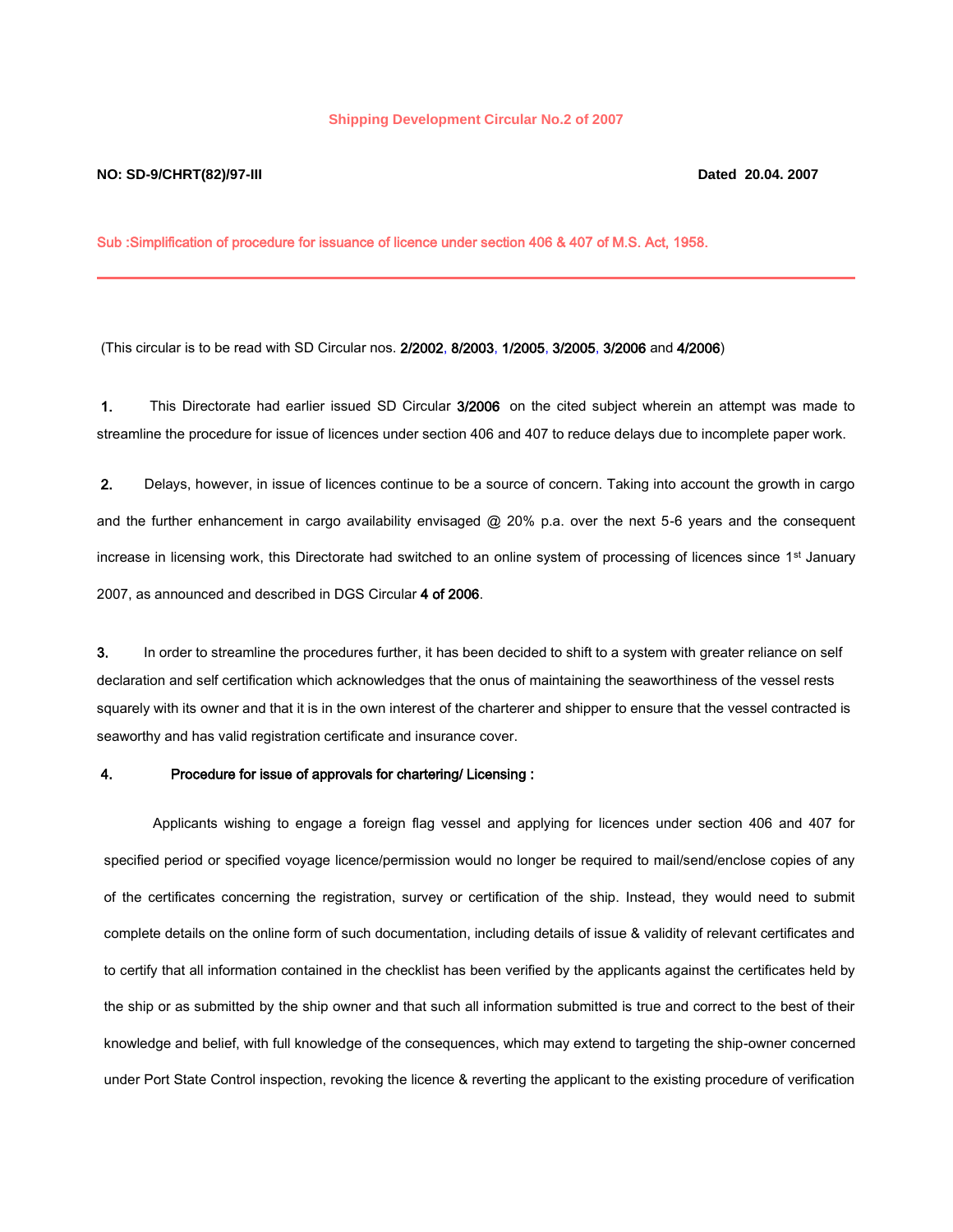of all documentation by the Directorate and penal action under M.S. Act 1958.

However, all applicants would need to submit/enclose:

- (i) the fees prescribed with a signed print out of the on-line application with the DD.
- 4.1 It may further be noted that this relaxation in procedure will not be available to:
	- (i) Offshore Vessels which carry more than 12 persons,
	- (ii) Other Offshore Vessels more than 15 years old,
	- (iii) Single hull oil tankers more than 15 years old,
	- (iv) All passenger vessels,
	- (v) Any vessel more than 25 years old.

Applicants desirous of engaging such ship would need to continue to send copies of the appropriate certificates and all documentation to the DGS for verification as per existing procedure.

5. It may be noted that the information furnished by the applicant would be liable for audit and random cross verification and if in course of such audit or verification it comes to light that a firm, company, master or agent of the vessel has furnished false declaration they would also be liable for penal action under M.S. Act, 1958.

## 6. Procedure for issue of General Trading Licence :

Greater self regulation is now introduced in the procedure under section 406 in respect of Indian ship-owners applying for a General Trading Licence.

6.1 Henceforth, the licence will be issued for a period of 10 years without consideration of the validity of the statutory certificates held by the ship.

6.2 Ship-owners are required to submit undertaking to keep all applicable certificates and insurance cover in place and valid at all times with full knowledge of the consequences of default, which will be an automatic suspension of the licence